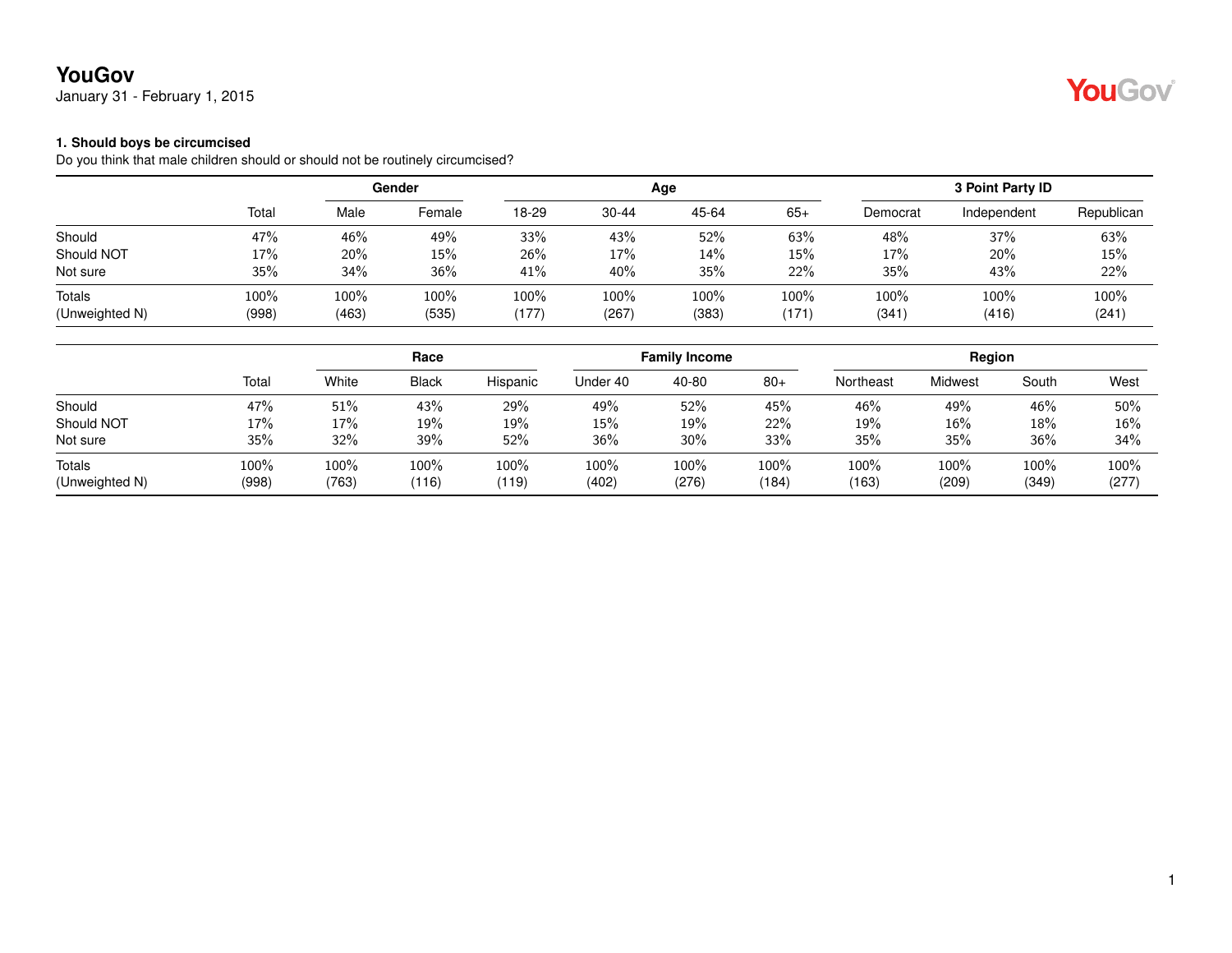## **YouGov**

January 31 - February 1, 2015

# YouGov

## **2. Hygiene**

Do you think that circumcised men are more or less hygienic than uncircumcised men?

|                       |       | Gender |        |       |           | Age   | 3 Point Party ID |          |             |            |
|-----------------------|-------|--------|--------|-------|-----------|-------|------------------|----------|-------------|------------|
|                       | Total | Male   | Female | 18-29 | $30 - 44$ | 45-64 | $65+$            | Democrat | Independent | Republican |
| Circumcised men are   |       |        |        |       |           |       |                  |          |             |            |
| more hygenic          | 42%   | 41%    | 43%    | 27%   | 38%       | 46%   | 58%              | 37%      | 38%         | 56%        |
| Circumcised and       |       |        |        |       |           |       |                  |          |             |            |
| uncircumcised men are |       |        |        |       |           |       |                  |          |             |            |
| about the same        | 30%   | 32%    | 28%    | 37%   | 26%       | 30%   | 24%              | 33%      | 29%         | 27%        |
| Circumcised men are   |       |        |        |       |           |       |                  |          |             |            |
| less hygenic          | 4%    | 4%     | 3%     | 4%    | $4\%$     | 4%    | $2\%$            | 5%       | 4%          | $1\%$      |
| Not sure              | 25%   | 22%    | 27%    | 32%   | 32%       | 19%   | 17%              | 25%      | 30%         | 16%        |
| Totals                | 100%  | 100%   | 100%   | 100%  | 100%      | 100%  | 100%             | 100%     | 100%        | 100%       |
| (Unweighted N)        | (997) | (462)  | (535)  | (176) | (267)     | (383) | (171)            | (342)    | (415)       | (240)      |

|                       | Total | Race  |              |          |          | <b>Family Income</b> |       |           | Region  |       |       |  |
|-----------------------|-------|-------|--------------|----------|----------|----------------------|-------|-----------|---------|-------|-------|--|
|                       |       | White | <b>Black</b> | Hispanic | Under 40 | 40-80                | $80+$ | Northeast | Midwest | South | West  |  |
| Circumcised men are   |       |       |              |          |          |                      |       |           |         |       |       |  |
| more hygenic          | 42%   | 46%   | 37%          | 27%      | 39%      | 47%                  | 51%   | 36%       | 43%     | 42%   | 46%   |  |
| Circumcised and       |       |       |              |          |          |                      |       |           |         |       |       |  |
| uncircumcised men are |       |       |              |          |          |                      |       |           |         |       |       |  |
| about the same        | 30%   | 31%   | 28%          | 25%      | 29%      | 29%                  | 35%   | 35%       | 27%     | 28%   | 31%   |  |
| Circumcised men are   |       |       |              |          |          |                      |       |           |         |       |       |  |
| less hygenic          | 4%    | 3%    | 6%           | 3%       | $4\%$    | $4\%$                | $2\%$ | $9\%$     | 4%      | 2%    | 2%    |  |
| Not sure              | 25%   | 21%   | 29%          | 45%      | 29%      | 20%                  | 12%   | 20%       | 26%     | 29%   | 21%   |  |
| Totals                | 100%  | 100%  | 100%         | 100%     | 100%     | 100%                 | 100%  | 100%      | 100%    | 100%  | 100%  |  |
| (Unweighted N)        | (997) | (761) | (116)        | (120)    | (402)    | (276)                | (183) | (162)     | (208)   | (350) | (277) |  |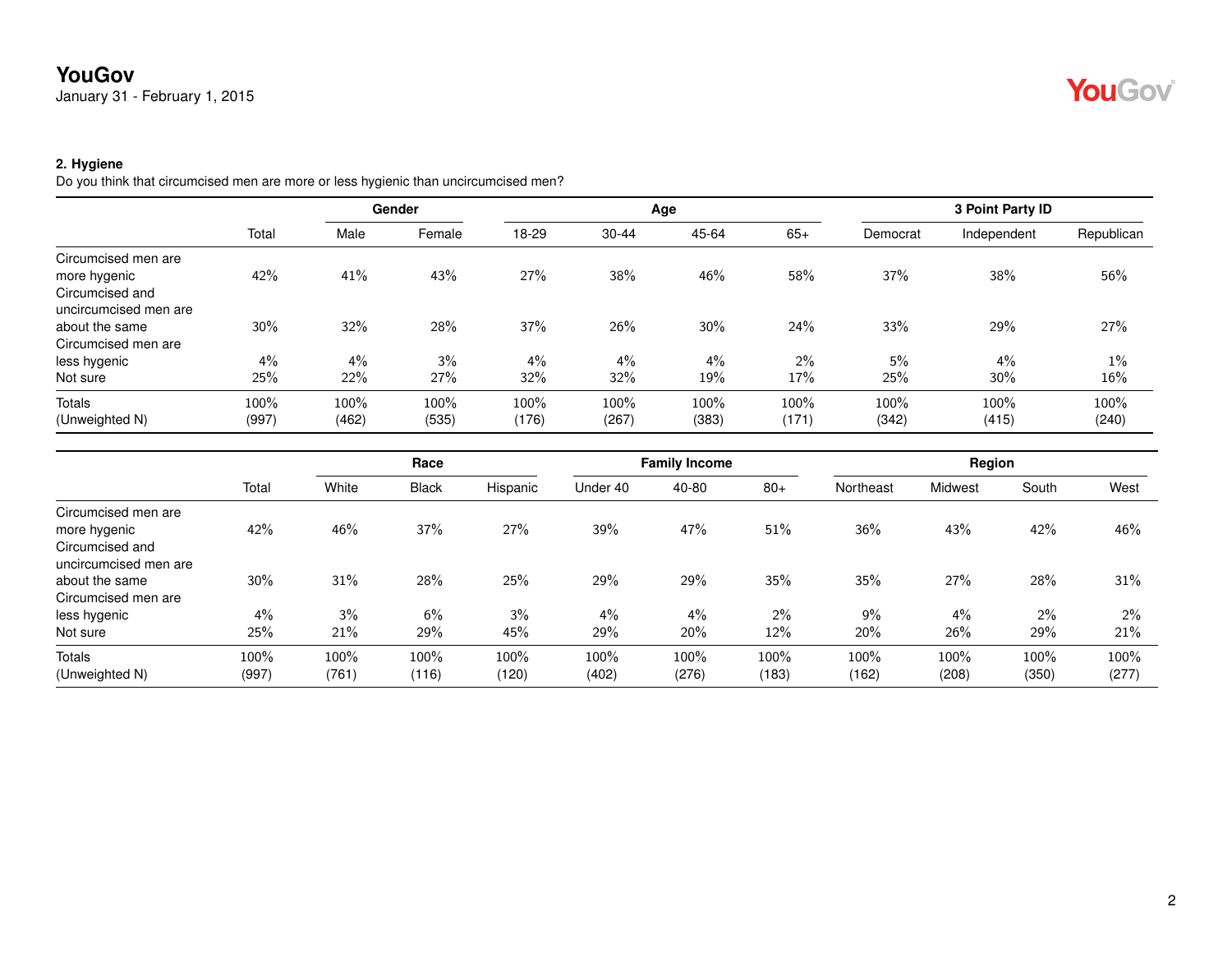## **YouGov**

January 31 - February 1, 2015

### **3. Future circumcision**

Do you think you would or would not circumcise any potential male child of yours?

|                          |               | Gender        |               |               |               | Age           | 3 Point Party ID |               |                  |               |
|--------------------------|---------------|---------------|---------------|---------------|---------------|---------------|------------------|---------------|------------------|---------------|
|                          | Total         | Male          | Female        | 18-29         | $30 - 44$     | 45-64         | $65+$            | Democrat      | Independent      | Republican    |
| Would circumcise         | 66%           | 59%           | 72%           | 49%           | 63%           | 74%           | 74%              | 68%           | 57%              | 78%           |
| Would NOT circumcise     | 19%           | 26%           | 13%           | 32%           | 16%           | 13%           | 20%              | 18%           | 23%              | 14%           |
| Prefer not to say        | 15%           | 15%           | 15%           | 19%           | 21%           | 13%           | 7%               | 14%           | 20%              | 9%            |
| Totals<br>(Unweighted N) | 100%<br>(996) | 100%<br>(462) | 100%<br>(534) | 100%<br>(176) | 100%<br>(266) | 100%<br>(384) | 100%<br>(170)    | 100%<br>(341) | $100\%$<br>(415) | 100%<br>(240) |

|                      |       | Race  |              |          |          | <b>Family Income</b> |         |           | Region  |       |       |  |
|----------------------|-------|-------|--------------|----------|----------|----------------------|---------|-----------|---------|-------|-------|--|
|                      | Total | White | <b>Black</b> | Hispanic | Under 40 | 40-80                | $80+$   | Northeast | Midwest | South | West  |  |
| Would circumcise     | 66%   | 68%   | 70%          | 51%      | 66%      | 68%                  | 70%     | 64%       | 66%     | 67%   | 63%   |  |
| Would NOT circumcise | 19%   | 18%   | 16%          | 27%      | 19%      | 19%                  | $20\%$  | 22%       | 16%     | 19%   | 20%   |  |
| Prefer not to say    | 15%   | 14%   | 14%          | 21%      | 15%      | 13%                  | $10\%$  | 14%       | 17%     | 14%   | 17%   |  |
| Totals               | 100%  | 100%  | 100%         | 100%     | 100%     | 100%                 | $100\%$ | $100\%$   | 100%    | 100%  | 100%  |  |
| (Unweighted N)       | (996) | (761) | (115)        | (120)    | (401     | (276)                | (184)   | (162)     | (208)   | (349) | (277) |  |